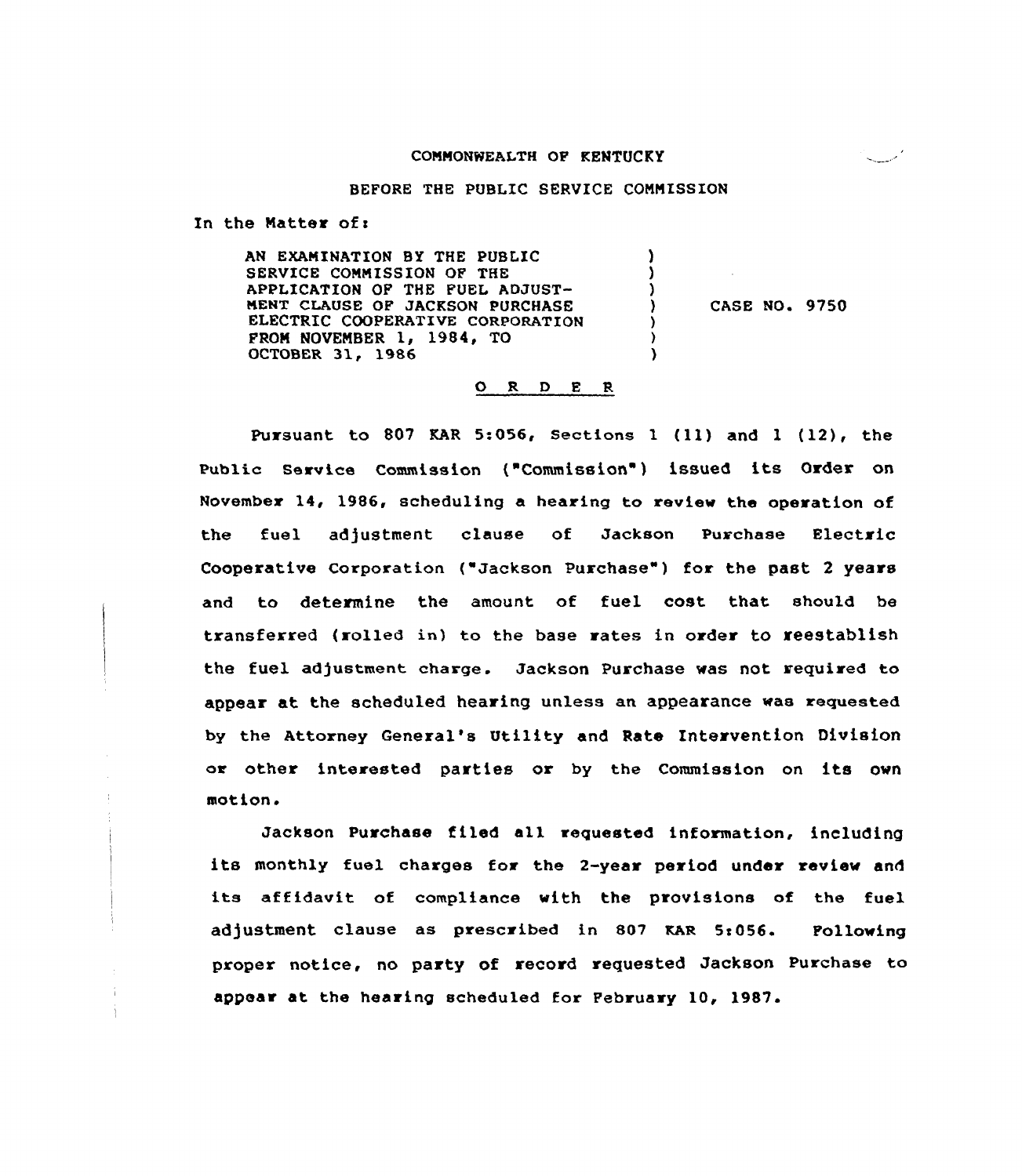The Commission approved a transfer (roll-in) of (1.65) mills per KWH to the base rates of Jackson Purchase's wholesale supplier, Big Rivers Electric Corporation ("Big Rivers") in Case No. 9730. Approval of Big Rivers' proposal requires that Jackson Purchase also be authorized to roll-in those same fuel costs to its base rates.

The Commission, having considered the evidence of record and being advised, finds thats

l. Jackson Purchase has complied in all material respects with the provisions of 807 KAR 5:056.

2. Jackson Purchase's wholesale supplier has been authorised to transfer (roll-in) to its base rates fuel costs of {1.65)mills per KNH in Case No. 9730.

3. Jackson Purchase should be authorized to decrease the rates charged its customers by 1.77 mills per KWH in order to transfer fuel costs rolled-in by Big Rivers from the fuel adjustment clause to the base rates pursuant to the Commission's Order in Case No. 9730 and applicable line loss, and this can best be accomplished by a uniform reduction in all energy rates.

4. The revised rates and charges in Appendix <sup>A</sup> are designed to reflect the transfer of fuel costs from the fuel adjustment clause rate to the base rates.

IT IS THEREFORE ORDERED that:

(1) The charges and credits applied by Jackson Puxchase through the fuel adjustment clause for the pexiod November 1, 1984, through October 31, 1986, be and they hereby are approved.

 $-2-$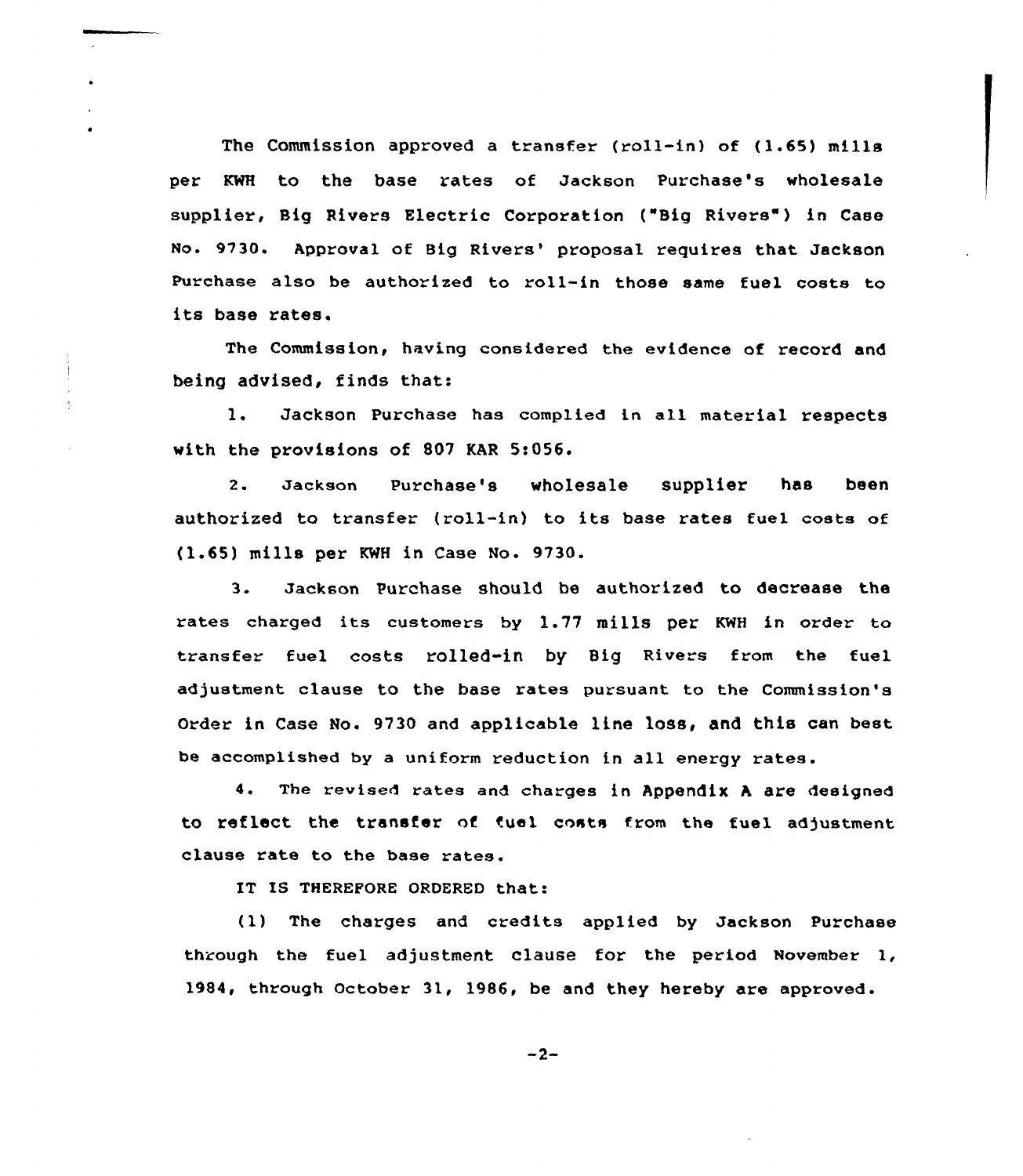(2) Jackson Purchase be and it hereby is authorized to transfer to its base rates fuel costs transferred (rolled-in) by its wholesale supplier pursuant to Case No. 9730.

(3) The rates in Appendix <sup>A</sup> be and they hereby are approved for service rendered by Jackson Purchase on and after June 1, 1987, which is also the effective date for Big Rivers' rates.

(4) Within <sup>30</sup> days from the date of this Order Jackson Purchase shall file with the Commission its revised tariff sheets setting out the rates approved herein.

Done at Frankfort, Kentucky, this 11th day of May, 1987.

PUBLIC SERVICE COMMISSION

D. /js.  $N$ ice Chairman

William /

والبابات والتتمطط عداد

ATTEST.

Executive Director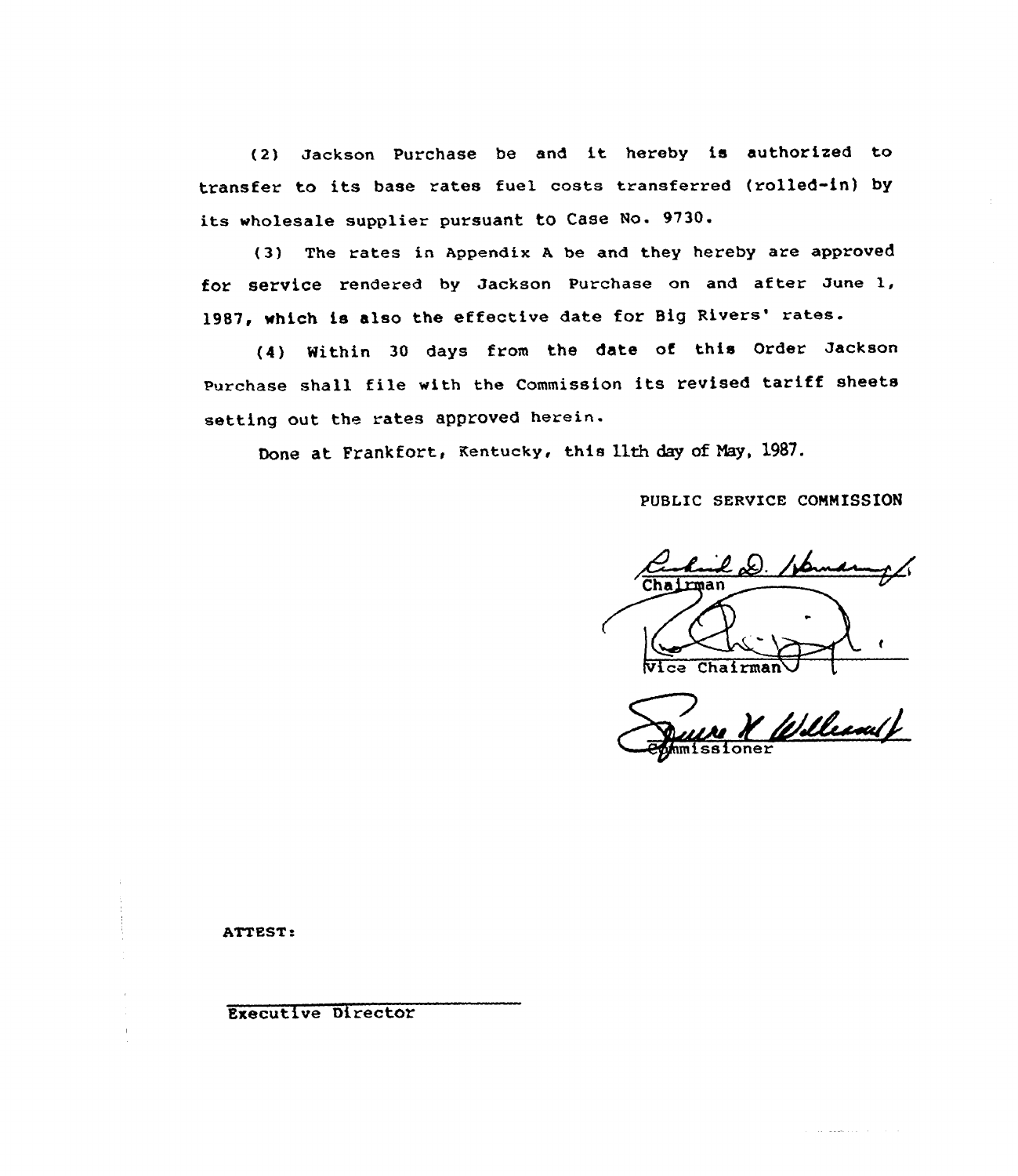# APPENDIX A

APPENDIX TO AN ORDER OF THE KENTUCKY PUBLIC SERVICE COMMISSION IN CASE NO. 9750 DATED 5/11/87

The following rates and charges are prescribed for the customers in the area served by Jackson Purchase Electric Cooperative Corporation. A11, other rates and charges not specifically mentioned herein shall remain the same as those in effect under authority of this Commission prior to the date of this Order.

Rates: Monthly

 $\epsilon$ 

 $\mathbf{u}$ 

#### SCHEDULE R - RESIDENTIAL

| Service Charge:       | Minimum per month $$6.15$ |  |
|-----------------------|---------------------------|--|
| <b>Energy Charge:</b> |                           |  |
| First 400 KWH         | Per KWH per month .06280  |  |
| Next 600 KWH          | Per KWH per month .04517  |  |
| Over 1,000 KWH        | Per KWH per month .04166  |  |

SCHEDULE CSL —COMMUNITY & PUBLIC AUTHORITY STREET LIGHTING Each 175 Watt Mercury Vapor Lamp Each 400 Watt Mercury Vapor Lamp Per month per lamp \$ 6.85 Per month per lamp 10.26

#### SCHEDULE C - SMALL COMMERCIAL

| Service Charge: | Minimum per month \$ 6.15 |  |  |
|-----------------|---------------------------|--|--|
|                 |                           |  |  |

| Energy Charge:        |                            |  |
|-----------------------|----------------------------|--|
| First 500 KWH         | Per KWH per month \$.06293 |  |
| Next 500 KWH          | Per KWH per month .05533   |  |
| Next 5,000 KWH        | Per KWH per month .05065   |  |
| <b>Over 6.000 KWH</b> | Per KWH per month .04180   |  |

SCHEDULE <sup>D</sup> — COMMERICAL AND INDUSTRIAI SERVICE & THREE PHASE SERVICE

 $\mathcal{A}^{\mathcal{A}}$  , and  $\mathcal{A}^{\mathcal{A}}$  , and  $\mathcal{A}^{\mathcal{A}}$  , and  $\mathcal{A}^{\mathcal{A}}$ 

|             | Service Charge:                                   | Minimum per month \$15.00 |  |                                      |
|-------------|---------------------------------------------------|---------------------------|--|--------------------------------------|
| <b>Over</b> | <b>Energy Charge:</b><br>First 200 KWH<br>200 KWH | Per KWH per month         |  | Per KWH per month \$.03056<br>.02822 |